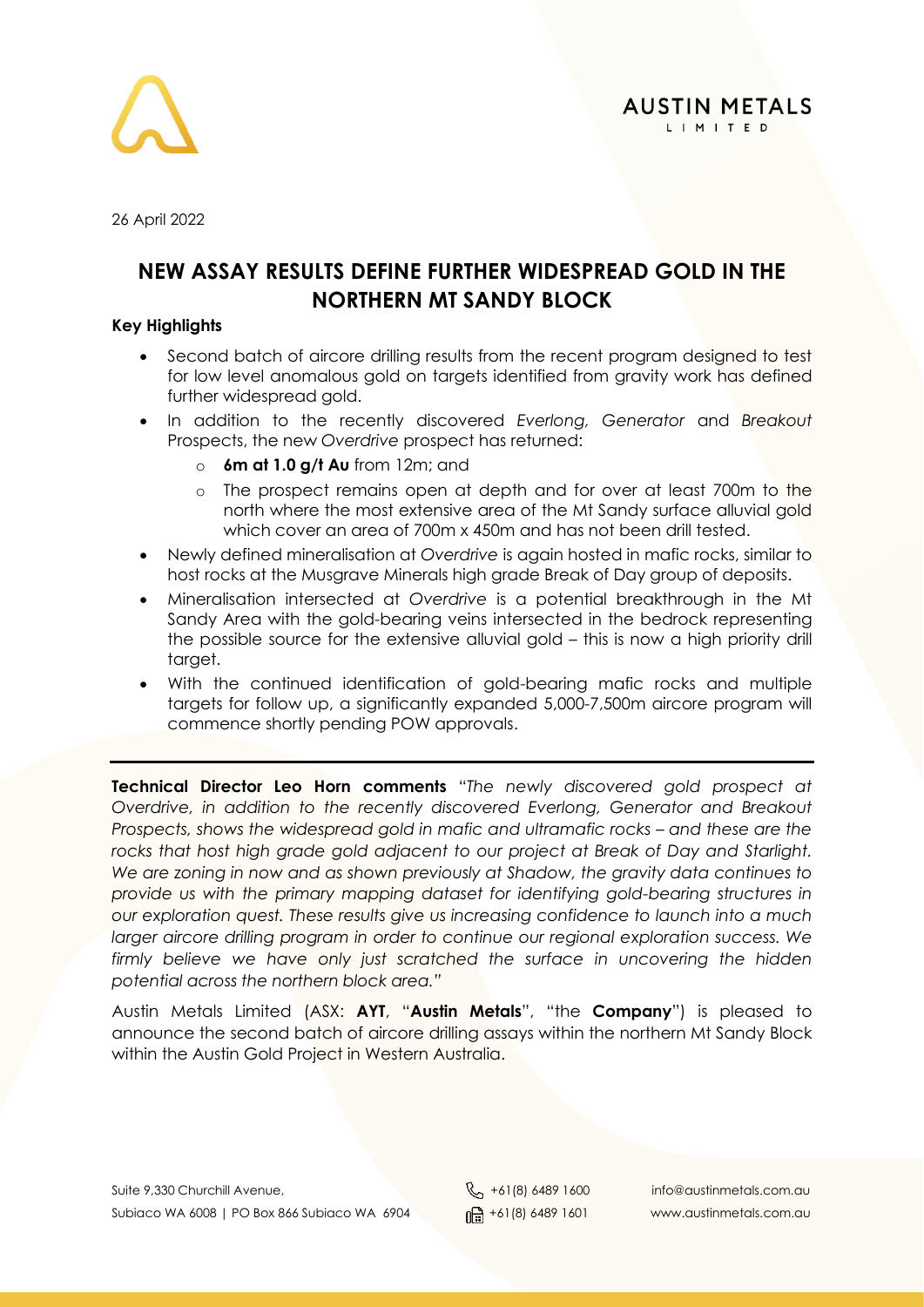

#### **AUSTIN METALS** LIMITED

### **Overdrive Prospect & Mt Sandy Area (Aircore Drilling)**

During March of this year, Austin Metals completed a total of 27 shallow aircore holes for 1,301 metres in the northern Mt Sandy area (Table 1) in an initial reconnaissance program. The primary aim of the drilling was to define shallow, low-level anomalies >0.05 g/t Au in areas defined by subtle gravity low 'breaks' identified in the ground gravity survey, particularly those in a similar orientation to the high-grade structures identified by Musgrave Minerals such as *Starlight* (See AYT announcement 14 March 2022).

The highlight new assay aircore results have been returned at the newly discovered *Overdrive* prospect as a direct result of targeting structures interpreted from the new gravity data. The aircore drilling has defined a 50m thick zone of weathered to fresh mafic rocks with variable quartz veining (>5%) that is interpreted to dip west where it is open (Figure 2). Thick zones of quartz veining is all highly elevated in gold >40-50ppb Au with internal higher grade intersections:

- **6m at 1.0 g/t Au\*** from 12m in SAAC204; and
- **11m at 0.1 g/t Au\*** from 12m in SAAC203 (at end of hole);
- **4m at 0.1 g/t Au** from 40m & **4m at 0.1 g/t Au** from 44m in SCI021 which represents a separate zone within sedimentary rocks and black shale near the contact with mafic rocks.



*Figure 1: First vertical derivative gravity image at the Austin Gold project at the Shadow Area showing the highlight shallow aircore drilling results and interpreted gold-bearing structures***.**

Suite 9,330 Churchill Avenue,  $\begin{matrix}8 \\ 1 \end{matrix}$  +61(8) 6489 1600 info@austinmetals.com.au Subiaco WA 6008 | PO Box 866 Subiaco WA 6904  $\lim_{\theta \to 0} +61(8)$  6489 1601 www.austinmetals.com.au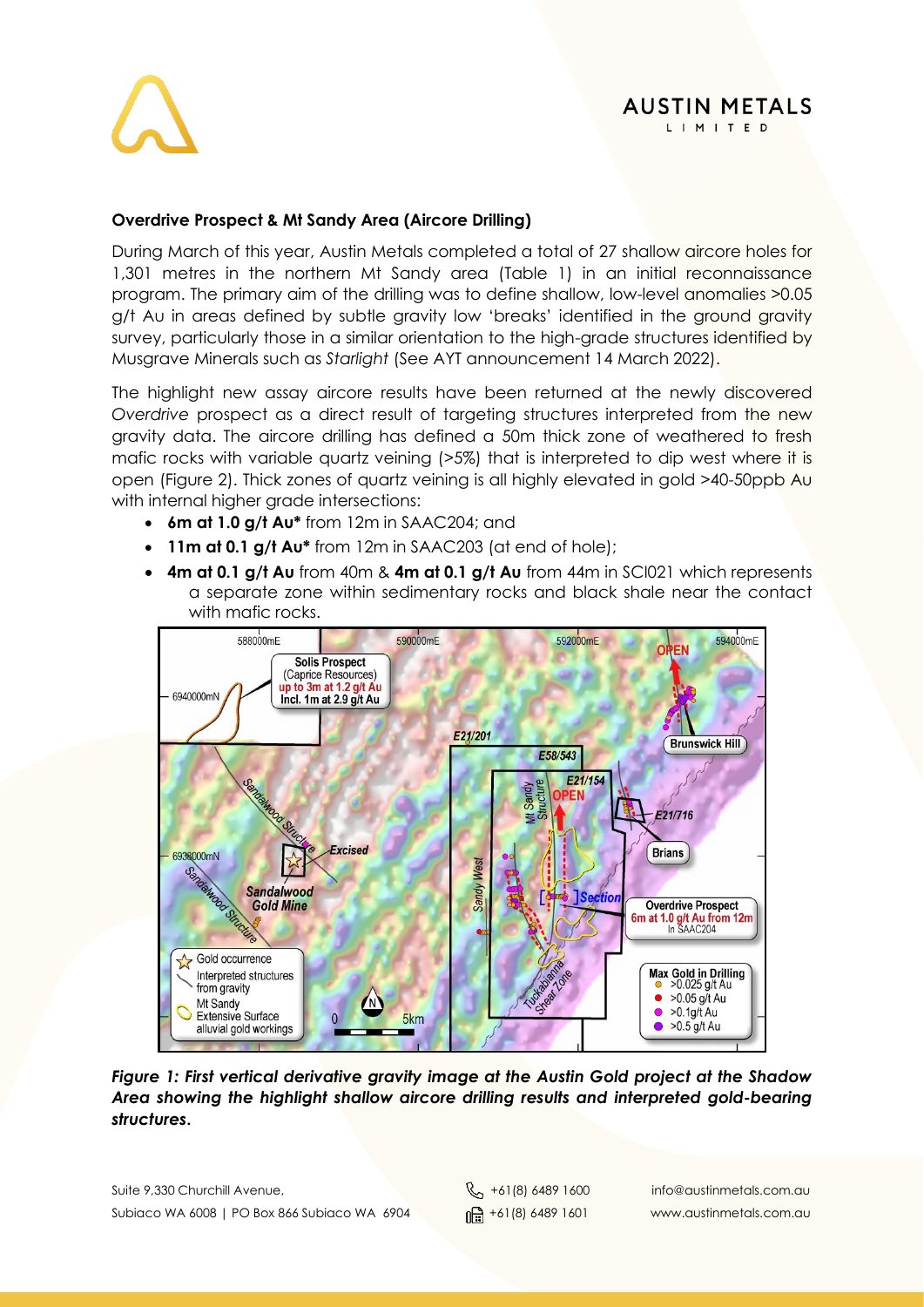



The zone of gold-bearing quartz veining at the *Overdrive* Prospect is strongly associated with a prominent north-trending gravity low that appears to be a secondary splay from the renowned Tuckabianna West regional shear zone that bounds the eastern edge Mt Magnet greenstone belt (Figure 1). Interestingly, the largest area of continuous alluvial workings at Mt Sandy that are observed over an area of 700m by 450m occur immediately to the north of these exciting new drill results at *Overdrive* (Figure 1). Bedrock drilling has never been conducted beneath the extensive workings to the north of gold-bearing veins intersected in SAAC204 so the structure remains open and untested for several hundred metres or more.



*\*All assays are 6m spear composite assays and final results for 1m composites are pending.*

#### *Figure 2: Interpreted cross section at the Overdrive Prospect.*

Other anomalous zone worthy of potential follow up are various intervals >0.05 g/t Au on a potential new structure located 2km to the southwest at the Sandy West structure (Figure 1) including:

- **24m at 0.05 g/t Au** from 6m in SAAC0217 in sediments and black shale; and
- **9m at 0.05 g/t Au** from 42m (at end of hole) in SAAC0219 in chlorite-altered mafic schist and sediments with up to 20% quartz veining.

Another important structure worthy of note is the newly identified Sandalwood structure where the historic Sandalwood gold mine is located (Figure 1). It is interesting to note that the new Solis discovery by Caprice Resources (3m at 1.2 g/t Au; See CRS announcement 16 & 24 March 2022) appears to occur along the eastern edge of the same structure (Figure 1). More work is required by Austin Metals along the Sandalwood structure once POW approvals are secured.

Suite 9,330 Churchill Avenue,  $\begin{matrix}8 \\ 1 \end{matrix}$  +61(8) 6489 1600 info@austinmetals.com.au Subiaco WA 6008 | PO Box 866 Subiaco WA 6904  $\lim_{n \to \infty} +61(8)$  6489 1601 www.austinmetals.com.au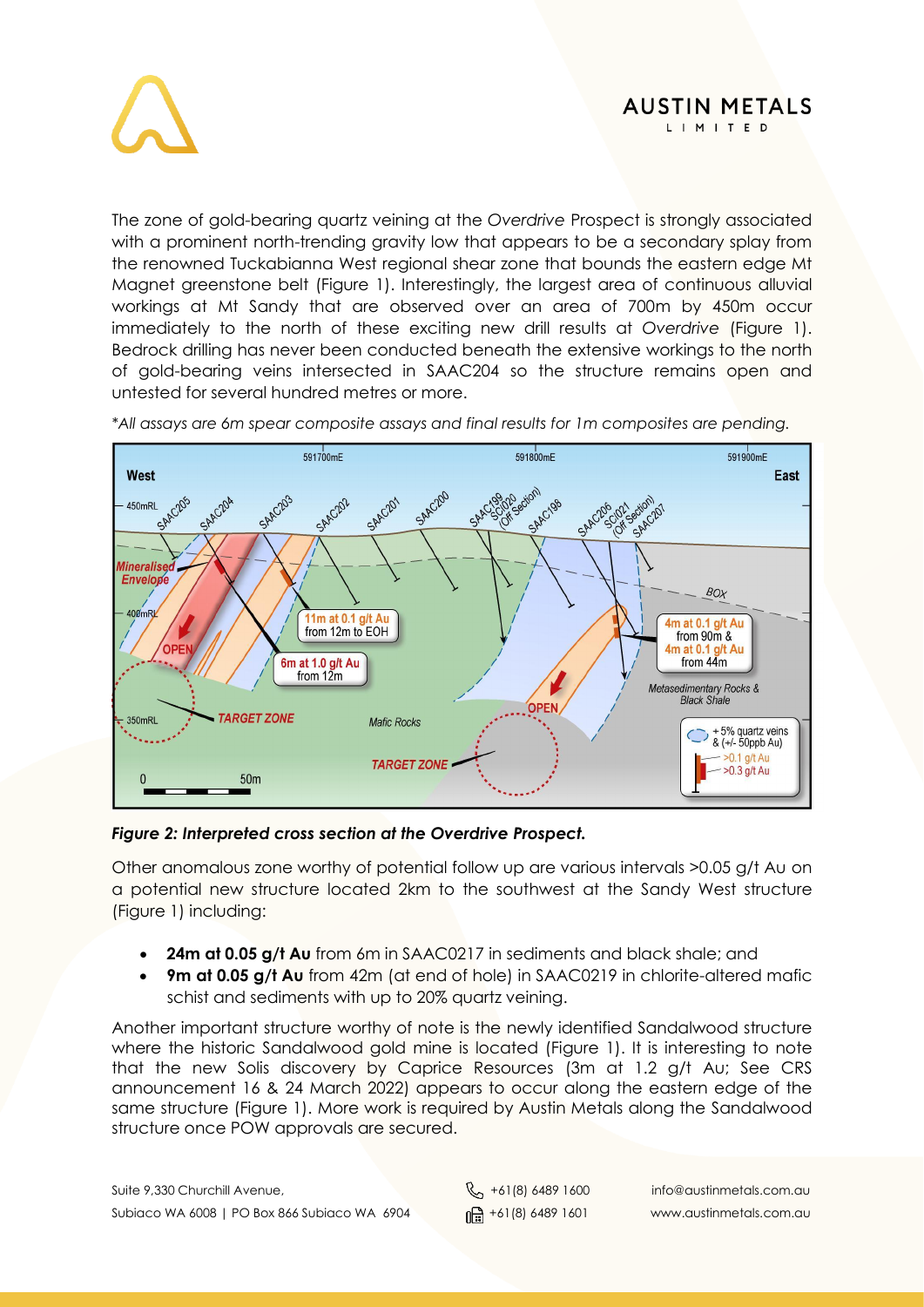

### **Conclusions and Next Steps**

Several important implications have been determined from the initial reconnaissance aircore programs:

- 1. As previously shown at *Shadow*, interpretation of gravity breaks are an extremely important tool for exploration across the Project since they may represent zones of significant gold-bearing quartz veining like that discovered at *Overdrive* and previously at *Everlong* (See AYT announcement 14 April 2022).
- 2. The recurring theme in the northern Mt Sandy block is a prominent north-trend to the identified gold-bearing structures in the gravity that appear to be second order splays from the regional west Tuckabianna shear. Highly mineralised secondary splays from major regional thrusts are a common feature of gold deposits across Archean greenstone terrains in WA.
- 3. A further and more expansive aircore drilling to test a multitude of other gravity structures and targets is now planned by Austin Metals across the tenure in order to take advantage of the recent success of this new strategy. Multiple POW's has been submitted and are pending approval.
- 4. Gold mineralisation on the Austin Project is clearly hosted in very similar favourable host rocks to those on the Musgrave tenure such as mafic rocks at *Overdrive*. These rock types, that are almost all entirely covered by soil and scree of variable depth, have never been targeted by previous explorers due to the focus on well-outcropping BIF's that are known by surface prospectors to host gold in places. A mapping program by renowned mapping geologist John Crossing is now complete which aims to better define the best host lithologies across the tenure. The company aims to target the mapped favourable host lithologies where they are intersected by potential cross-structures in future drill programs.
- 5. Mineralisation intersected at *Overdrive* represents a potential breakthrough in gold exploration in the Mt Sandy Area for Austin Metals. The intersected goldbearing veins in the bedrock may represent the source for the extensive alluvial gold workings that extend for 700m to the north which is now an exciting drill target for the Company.

This announcement has been authorised by the Board of Directors of Austin Metals Limited.

**-ENDS-**

#### **Contact details**

Sonu Cheema (Director and Company Secretary) Ph: +61 (8) 6489 1600 Fax: +61 (8) 6489 1601 Email: [info@austinmetals.com.au](mailto:info@austinmetals.com.au) 

#### **About Austin Metals**

Austin Metals Limited (**AYT**) is a base and precious metals explorer focused on the prolific mining districts of Broken Hill, the Cobar Basin and the Lachlan Fold Belt of New South Wales,

Suite 9,330 Churchill Avenue,  $\begin{matrix}8 \\ 101 \end{matrix}$  +61(8) 6489 1600 info@austinmetals.com.au Subiaco WA 6008 | PO Box 866 Subiaco WA 6904  $\frac{m}{m}$  +61(8) 6489 1601 www.austinmetals.com.au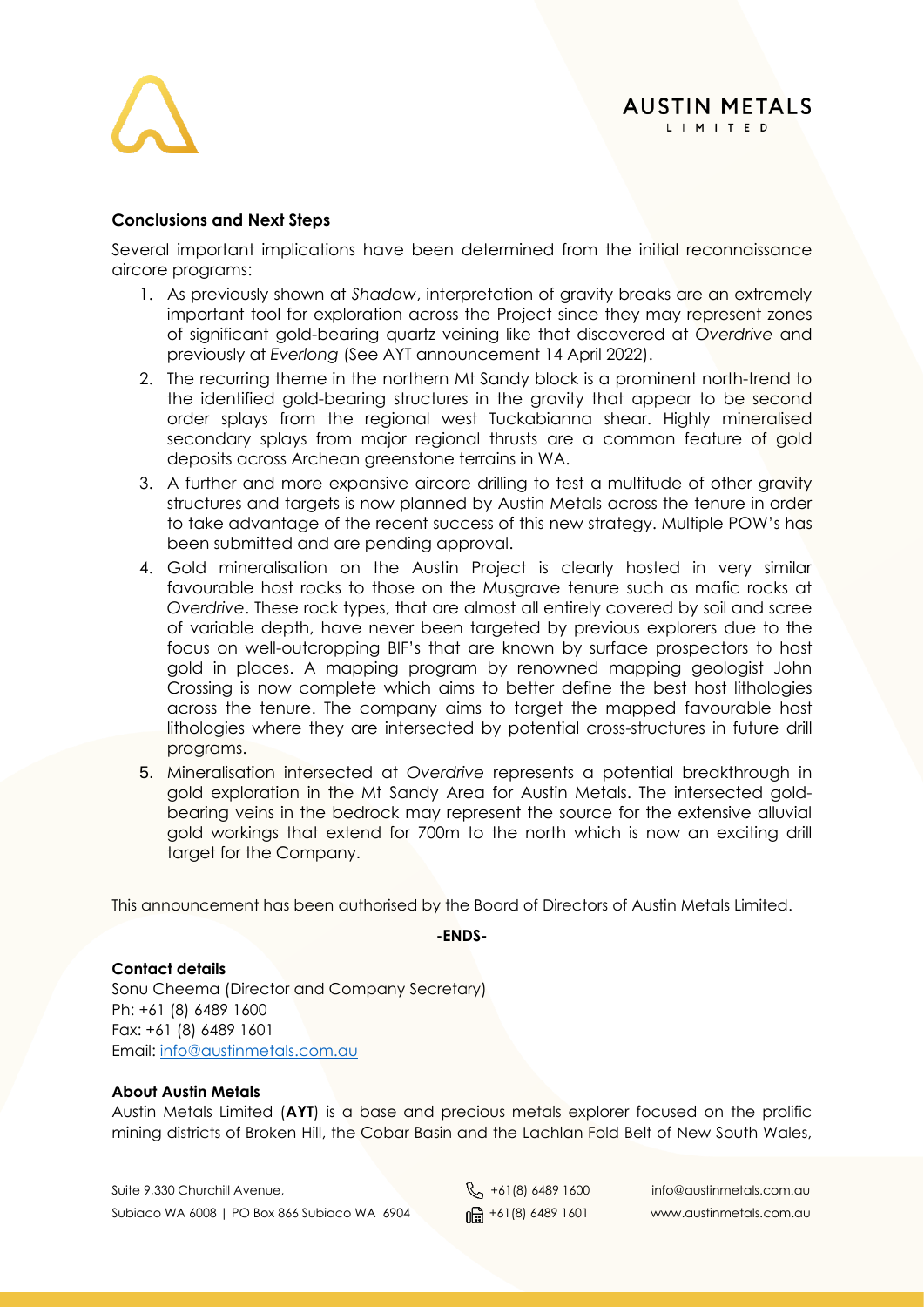

Australia. AYT's flagship Austin Gold Project is located in the highly prospective Murchison greenstone province of Western Australia, directly adjacent to the Cue Gold Project owned by Musgrave Minerals Limited (ASX:MGV), which includes the high grade Break of Day Deposit and Starlight discovery. The Company has also secured a significant ground holding of the Tallering Greenstone belt in the prolific Murchison gold mining region of Western Australia located 150 km south of the Golden Grove deposit.

#### *CAUTION REGARDING FORWARD LOOKING INFORMATION*

*This document contains forward looking statements concerning Austin Metals Limited. Forward-looking statements are not statements of historical fact and actual events and results may differ materially from those described in the forward-looking statements as a result of a variety of risks, uncertainties and other factors. Forward-looking statements are inherently subject to business, economic, competitive, political and social uncertainties and contingencies. Many factors could cause the Company's actual results to differ materially from those expressed or implied in any forward-looking information provided by the Company, or on behalf of, the Company. Such factors include, among other things, risks relating to additional funding requirements, metal prices, exploration, development and operating risks, competition, production risks, regulatory restrictions, including environmental regulation and*  liability and potential title disputes. Forward looking statements in this document are based on Austin Metal's beliefs, opinions and *estimates of Austin Metals as of the dates the forward-looking statements are made, and no obligation is assumed to update forward looking statements if these beliefs, opinions and estimates should change or to reflect other future development.*

#### *COMPETENT PERSONS STATEMENT*

*The information in this announcement that relates to Exploration Results is based on and fairly represents information and supporting documentation prepared by Mr Leo Horn. Mr Horn is a Director of Austin Metals Limited and a member of the Australian Institute of Geoscientists. Mr Horn has sufficient experience relevant to the styles of mineralisation and types of deposits which are covered in this announcement and to the activity which they are undertaking to qualify as a Competent Person as defined in the 2012 edition of the 'Australasian Code for Reporting of Exploration Results, Mineral Resources and Ore Reserves' ("JORC Code"). Mr Horn consents to the inclusion in this announcement of the matters based on his information in the form and context in which it appears.*

Suite 9,330 Churchill Avenue,  $\begin{matrix}8 \\ -101 \end{matrix}$  +61(8) 6489 1600 info@austinmetals.com.au Subiaco WA 6008 | PO Box 866 Subiaco WA 6904  $\lim_{\theta \to 0} +61(8)$  6489 1601 www.austinmetals.com.au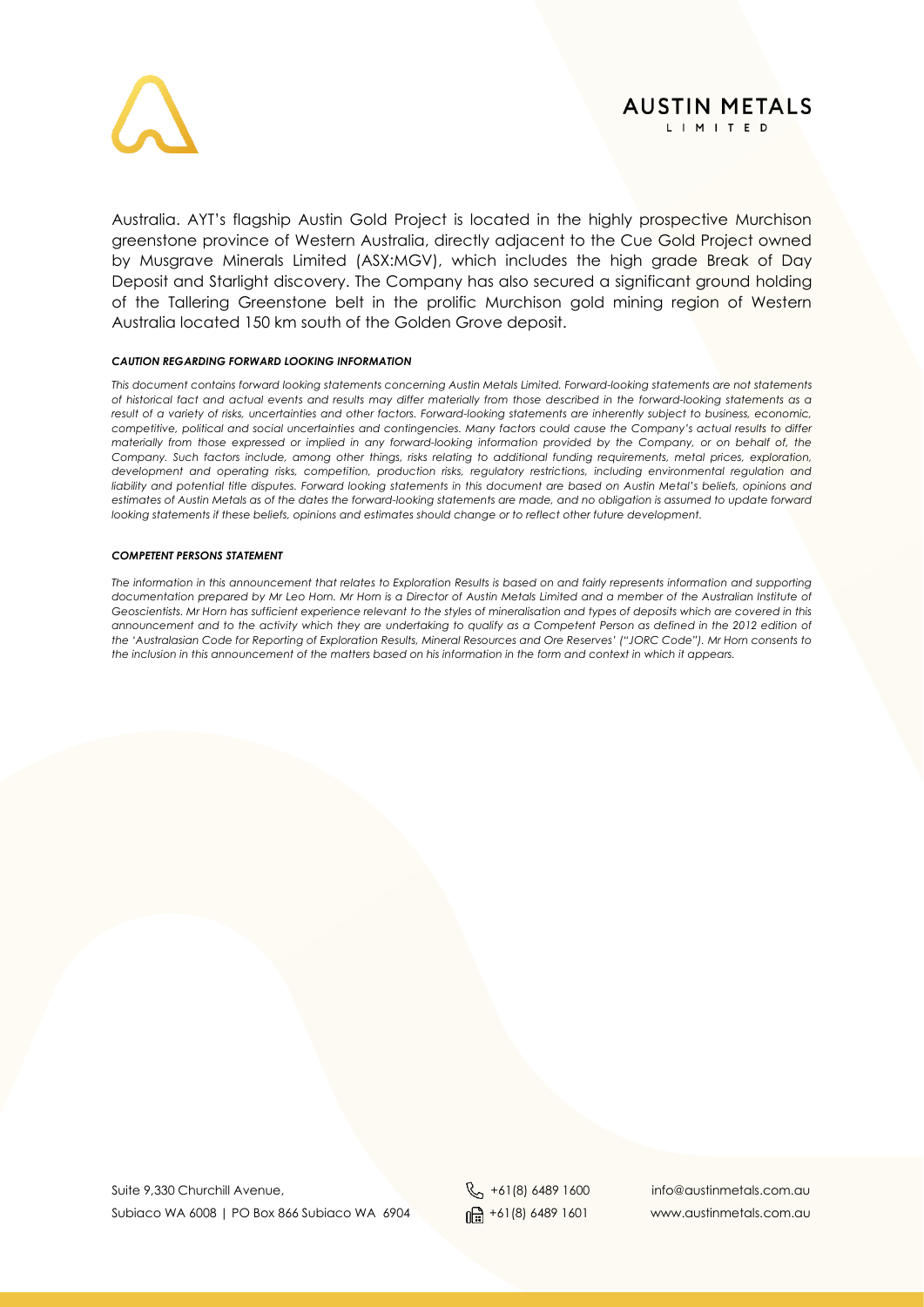# $\lambda$

| <b>HoleID</b>  | <b>Hole Type</b> | <b>Max Depth</b> | Dip   | Azi | MGA Grid ID | <b>MGA Easting</b> | <b>MGA Northing</b> | <b>NAT RL</b> | <b>Prospect</b> |
|----------------|------------------|------------------|-------|-----|-------------|--------------------|---------------------|---------------|-----------------|
| SAAC169        | AC               | 45               | $-60$ | 110 | MGA94 50S   | 592617             | 6938625             | 423           | <b>Brians</b>   |
| SAAC170        | AC               | 55               | $-60$ | 110 | MGA94 50S   | 592602             | 6938598             | 418           | <b>Brians</b>   |
| SAAC171        | AC               | 40               | $-60$ | 110 | MGA94 50S   | 592604             | 6938562             | 417           | <b>Brians</b>   |
| SAAC172        | AC               | 55               | $-60$ | 110 | MGA94_50S   | 592602             | 6938624             | 421           | <b>Brians</b>   |
| SAAC198        | AC               | 37               | $-60$ | 90  | MGA94 50S   | 591799             | 6937503             | 436           | Overdrive       |
| SAAC199        | AC               | 25               | $-60$ | 90  | MGA94 50S   | 591776             | 6937504             | 439           | Overdrive       |
| SAAC200        | AC               | 27               | $-60$ | 90  | MGA94 50S   | 591749             | 6937500             | 440           | Overdrive       |
| SAAC201        | AC               | 21               | $-60$ | 90  | MGA94 50S   | 591725             | 6937499             | 438           | Overdrive       |
| SAAC202        | AC               | 33               | $-60$ | 90  | MGA94 50S   | 591700             | 6937499             | 441           | Overdrive       |
| SAAC203        | AC               | 23               | $-60$ | 90  | MGA94 50S   | 591675             | 6937498             | 438           | Overdrive       |
| SAAC204        | AC               | 23               | $-60$ | 90  | MGA94 50S   | 591646             | 6937495             | 441           | Overdrive       |
| SAAC205        | AC               | 11               | $-60$ | 90  | MGA94 50S   | 591625             | 6937493             | 437           | Overdrive       |
| SAAC206        | AC               | 51               | $-60$ | 90  | MGA94_50S   | 591822             | 6937504             | 441           | Overdrive       |
| SAAC207        | AC               | 15               | $-60$ | 90  | MGA94 50S   | 591847             | 6937507             | 440           | Overdrive       |
| SAAC208        | AC               | 51               | $-60$ | 90  | MGA94 50S   | 591048             | 6937052             | 445           | Sandy West      |
| SAAC209        | AC               | 51               | $-60$ | 90  | MGA94 50S   | 591025             | 6937050             | 446           | Sandy West      |
| SAAC210        | AC               | 51               | $-60$ | 90  | MGA94 50S   | 591002             | 6937051             | 438           | Sandy West      |
| SAAC211        | AC               | 35               | $-60$ | 90  | MGA94 50S   | 590975             | 6937054             | 442           | Sandy West      |
| SAAC212        | AC               | 51               | $-60$ | 90  | MGA94 50S   | 590952             | 6937055             | 441           | Sandy West      |
| SAAC213        | AC               | 51               | $-60$ | 90  | MGA94 50S   | 590925             | 6937054             | 446           | Sandy West      |
| SAAC214        | AC               | 51               | $-60$ | 90  | MGA94 50S   | 590899             | 6937054             | 442           | Sandy West      |
| SAAC215        | AC               | 51               | $-60$ | 90  | MGA94 50S   | 590875             | 6937054             | 443           | Sandy West      |
| SAAC216        | AC               | 51               | $-60$ | 90  | MGA94 50S   | 590855             | 6937049             | 444           | Sandy West      |
| SAAC217        | AC               | 51               | $-60$ | 90  | MGA94 50S   | 590827             | 6937055             | 441           | Sandy West      |
| SAAC218        | AC               | 51               | $-60$ | 90  | MGA94 50S   | 590803             | 6937055             | 445           | Sandy West      |
| <b>SAAC219</b> | AC               | 51               | $-60$ | 90  | MGA94 50S   | 590776             | 6937054             | 442           | Sandy West      |
| SAAC220        | AC               | 51               | $-60$ | 30  | MGA94 50S   | 587981             | 6937207             | 420           | Highway         |
| SAAC221        | AC               | 51               | $-60$ | 30  | MGA94 50S   | 587972             | 6937186             | 424           | Highway         |
| SAAC222        | AC               | 51               | $-60$ | 30  | MGA94 50S   | 587962             | 6937173             | 421           | Highway         |
| SAAC223        | AC               | 39               | -60   | 30  | MGA94 50S   | 587953             | 6937142             | 423           | Highway         |
| SAAC224        | AC               | 52               | $-60$ | 30  | MGA94 50S   | 587999             | 6937218             | 421           | Highway         |

### *Table 1: Collar information for all air core drill holes in the Mt Sandy Block Area .*

### *Table 2: Composite assay results for all aircore results >0.05 g/t Au.*

| <b>Hole ID</b> | From | <b>To</b>       | Interval | $\vert$ Au g/t |      | <b>Cutoff Au Comments</b>       | Sample Type               |
|----------------|------|-----------------|----------|----------------|------|---------------------------------|---------------------------|
| SAAC0169       | 25   | 28              |          | 0.64           | 0.10 |                                 | 1m Cone Split             |
| including      | 26   | 27              |          | 1.88           | 1.00 |                                 | 1m Cone Split             |
| SAAC0171       |      | 8               |          | 0.05           | 0.05 |                                 | 1m Cone Split             |
| SAAC0198       | 24   | 30 <sup>1</sup> | 6        | 0.05           | 0.05 |                                 | 6 <sub>m</sub> Spear Comp |
| SAAC0202       | 18   | 30 <sup>1</sup> | 22       | 0.05           | 0.05 |                                 | 6m Spear Comp             |
| SAAC0203       | 12   | 23              | 11       | 0.13           |      | 0.10 Mineralised at end of hole | 6 <sub>m</sub> Spear Comp |
| SAAC0204       | 12   | 18              | $6 \mid$ | 0.95           | 0.50 |                                 | 6m Spear Comp             |
| SAAC0206       | 12   | 18              | 6        | 0.05           | 0.05 |                                 | 6 <sub>m</sub> Spear Comp |
| SAAC0216       | 0    | 6               | $6 \mid$ | 0.05           | 0.05 |                                 | 6m Spear Comp             |
| SAAC0217       | 6    | 30 <sup>1</sup> | 24       | 0.05           | 0.05 |                                 | 6m Spear Comp             |
| SAAC0218       | 24   | 36              | 12       | 0.05           | 0.05 |                                 | 6m Spear Comp             |
| SAAC0219       | 42   | 51              | 9        | 0.05           |      | 0.05 Mineralised at end of hole | 6 <sub>m</sub> Spear Comp |
| SAAC0222       | 12   | 18              | 6        | 0.05           | 0.05 |                                 | 6m Spear Comp             |
| SAAC0224       | 6    | 12              | 6        | 0.05           | 0.05 |                                 | 6m Spear Comp             |

Suite 9,330 Churchill Avenue, etc. Australian Communication Communication Communication Communication Communication Communication Communication Communication Communication Communication Communication Communication Communic Subiaco WA 6008 | PO Box 866 Subiaco WA 6904  $\frac{1}{\ln 2}$  +61(8) 6489 1601 www.austinmetals.com.au

**AUSTIN METALS** LIMITED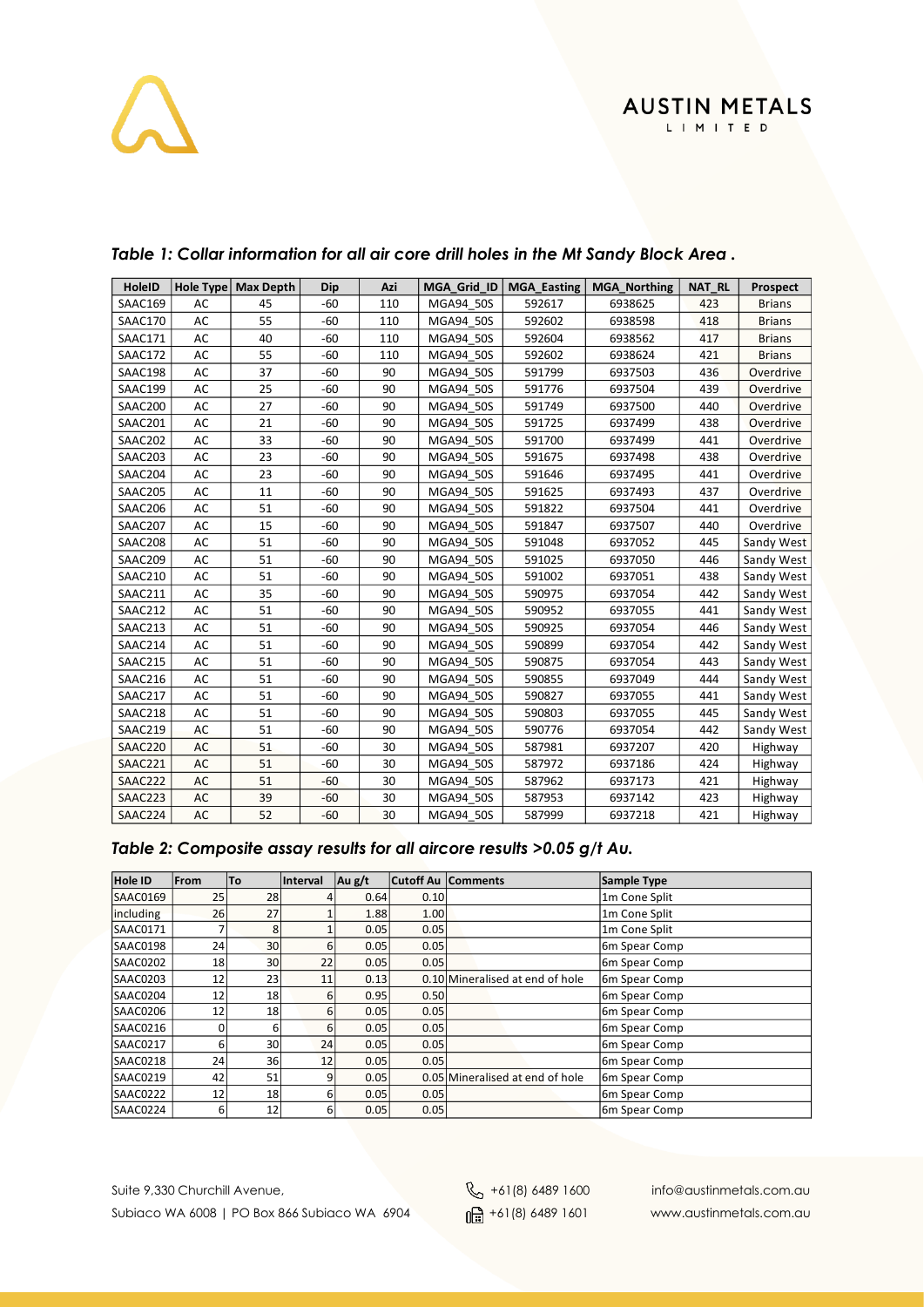

### *Appendix 1: The following tables are provided to ensure compliance with the JORC Code (2012) requirements for the reporting of the Austin Project*

**Section 1: Sampling Techniques and Data** (Criteria in this section apply to all succeeding sections)

| <b>Criteria</b>        | <b>JORC Code explanation</b>                                                                                                                                                                                                                                                                                                                                                                                                                                                                                                                                      | Commentary                                                                                                                                                                                                                                                                                                                                                                                                                                                                                                                                                                                                                                                                                                                                                                                                                      |
|------------------------|-------------------------------------------------------------------------------------------------------------------------------------------------------------------------------------------------------------------------------------------------------------------------------------------------------------------------------------------------------------------------------------------------------------------------------------------------------------------------------------------------------------------------------------------------------------------|---------------------------------------------------------------------------------------------------------------------------------------------------------------------------------------------------------------------------------------------------------------------------------------------------------------------------------------------------------------------------------------------------------------------------------------------------------------------------------------------------------------------------------------------------------------------------------------------------------------------------------------------------------------------------------------------------------------------------------------------------------------------------------------------------------------------------------|
| Sampling<br>techniques | Nature and quality of<br>$\bullet$<br>sampling (eg cut channels,<br>random chips, or specific<br>specialised industry<br>standard measurement<br>tools appropriate to the<br>minerals under<br>investigation, such as down<br>hole gamma sondes, or<br>handheld XRF instruments,<br>etc). These examples<br>should not be taken as<br>limiting the broad meaning<br>of sampling.<br>Include reference to<br>measures taken to ensure<br>sample representivity and<br>the appropriate calibration<br>of any measurement tools                                      | • Sampling procedures adopted by Austin Metals<br>recently at the project utilise a aircore rig from<br>which a 4m or 6m composite 1-2 kg spear<br>sample or 1m composite 1-2 kg cone split<br>sample was taken. Selected 4m composite<br>samples are pulverized to produce either a 50<br>g charge for fire assay with ICP- atomic<br>absorption spectrometry analysis (detection<br>limit 0.005 ppm Au) for gold at ALS in Perth.<br>Selected 6m composite samples are pulverized<br>to produce a 500g jar then subject to<br>ChrysosTM Photon Assay analysis technique<br>(detection limit 0.02ppm Au) for gold at Intertek<br>Genalysis in Perth. These industry standard<br>sampling procedures are considered to be<br>adequate for the identification of >0.05 g/t Au<br>aircore anomalies for the style of gold deposit |
|                        | or systems used.<br>Aspects of the<br>$\bullet$<br>determination of<br>mineralisation that are<br>Material to the Public<br>Report. In cases where<br>'industry standard' work has<br>been done this would be<br>relatively simple (eg<br>'reverse circulation drilling<br>was used to obtain 1 m<br>samples from which 3 kg<br>was pulverised to produce<br>a 30 g charge for fire<br>assay'). In other cases more<br>explanation may be<br>required, such as where<br>there is coarse gold that<br>has inherent sampling<br>problems. Unusual<br>commodities or | and for the reporting of Exploration Results.                                                                                                                                                                                                                                                                                                                                                                                                                                                                                                                                                                                                                                                                                                                                                                                   |

Suite 9,330 Churchill Avenue,  $\&$  +61(8) 6489 1600 info@austinmetals.com.au Subiaco WA 6008 | PO Box 866 Subiaco WA 6904  $\frac{1}{\ln 2}$  +61(8) 6489 1601 www.austinmetals.com.au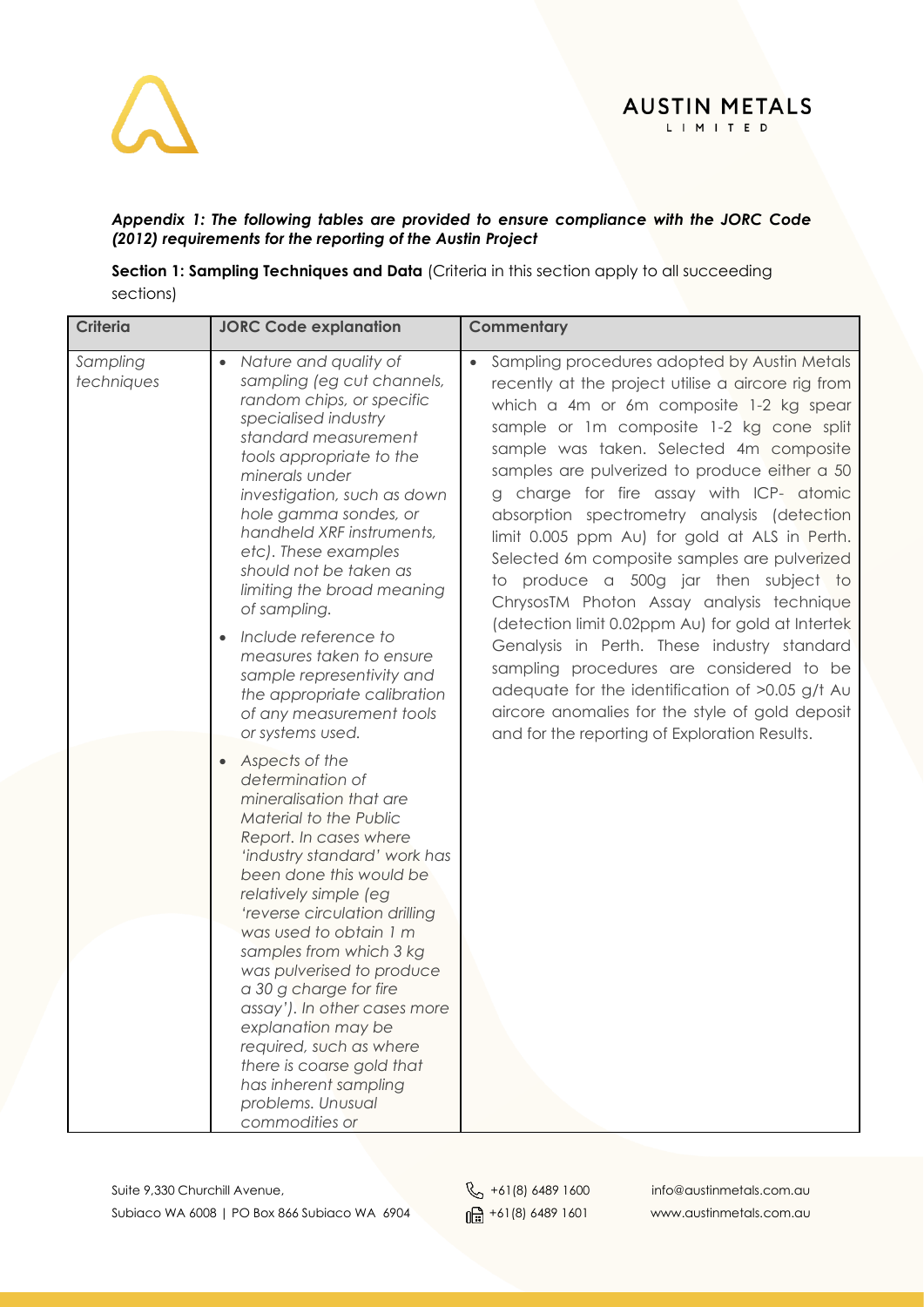

| <b>Criteria</b>          | <b>JORC Code explanation</b>                                                                                                                                                                                                                                                                                                   | <b>Commentary</b>                                                                                                                                                                                                                                                                                                       |
|--------------------------|--------------------------------------------------------------------------------------------------------------------------------------------------------------------------------------------------------------------------------------------------------------------------------------------------------------------------------|-------------------------------------------------------------------------------------------------------------------------------------------------------------------------------------------------------------------------------------------------------------------------------------------------------------------------|
|                          | mineralisation types (eg<br>submarine nodules) may<br>warrant disclosure of<br>detailed information.                                                                                                                                                                                                                           |                                                                                                                                                                                                                                                                                                                         |
| Drilling<br>techniques   | Drill type (eg core, reverse<br>$\bullet$<br>circulation, open-hole<br>hammer, rotary air blast,<br>auger, Bangka, sonic, etc)<br>and details (eg core<br>diameter, triple or standard<br>tube, depth of diamond<br>tails, face-sampling bit or<br>other type, whether core is<br>oriented and if so, by what<br>method, etc). | In August 2021 and March 2022, Austin Metals<br>contracted a truck mounted Aircore-Slimline<br>RC rig from Gyro Drilling equipped with Air 750<br>CFM / 250 PSI Sullair Compressor with additional<br>Air Booster Support 750 CFM / 250PSI and also a<br>hammer to go deeper into bedrock in selected<br>holes.         |
| Drill sample<br>recovery | Method of recording and<br>$\bullet$<br>assessing core and chip<br>sample recoveries and<br>results assessed.<br>Measures taken to<br>maximise sample recovery<br>and ensure representative<br>nature of the samples.                                                                                                          | Recoveries for all sampling<br>methods<br>$\bullet$<br>are<br>recorded by the geologist during the drill<br>program. No recovery issues were identified<br>during the drill program within mineralised<br>intervals. Sample representation is considered<br>to be adequate for the reporting of Exploration<br>Results. |
|                          | Whether a relationship exists<br>between sample recovery<br>and grade and whether<br>sample bias may have<br>occurred due to<br>preferential loss/gain of<br>fine/coarse material.                                                                                                                                             |                                                                                                                                                                                                                                                                                                                         |

Suite 9,330 Churchill Avenue,<br>Subiaco WA 6008 | PO Box 866 Subiaco WA 6904 | 161 (8) 6489 1601 info@austinmetals.com.au Subiaco WA 6008 | PO Box 866 Subiaco WA 6904  $\frac{1}{\ln 2}$  +61(8) 6489 1601 www.austinmetals.com.au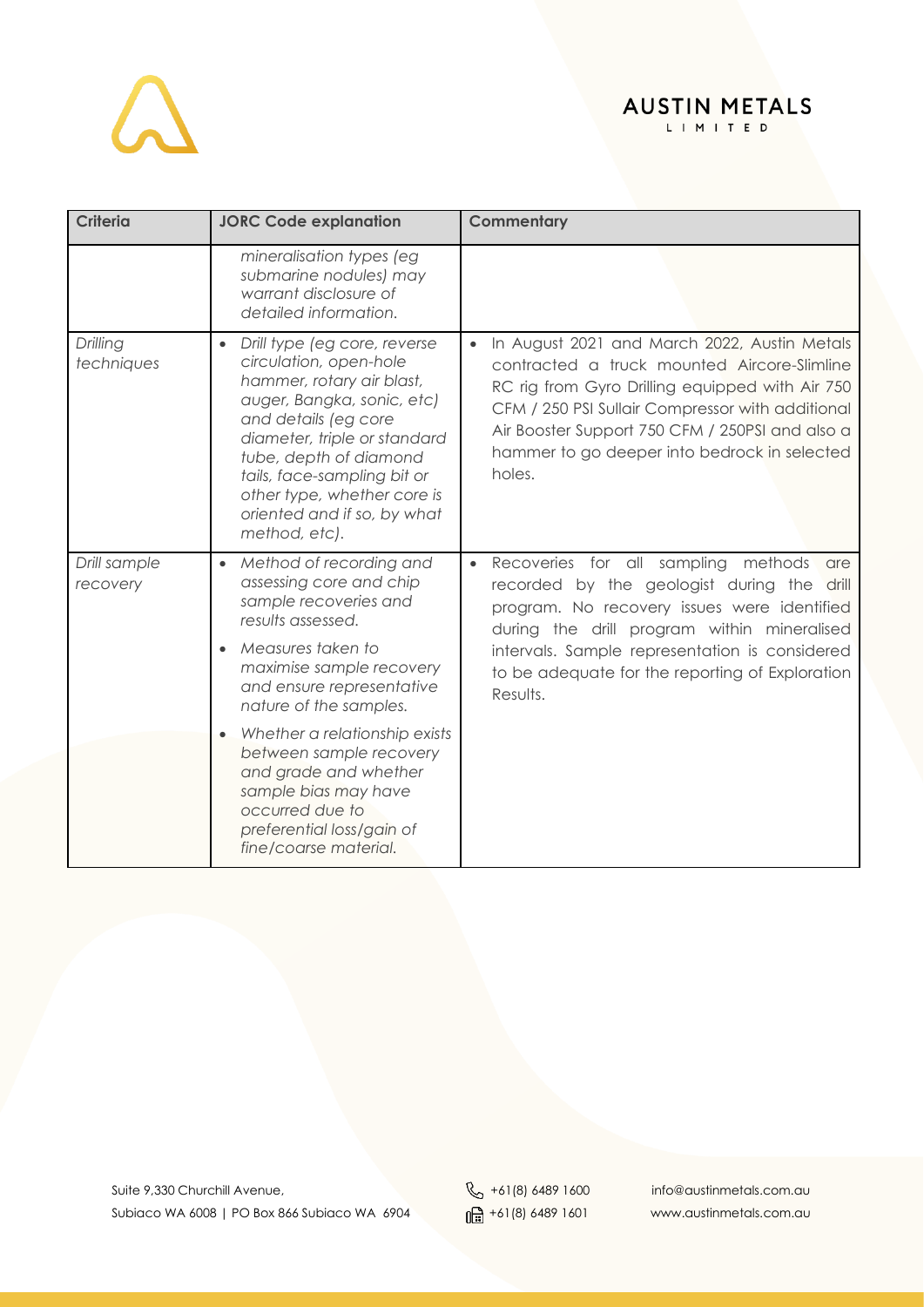

| <b>Criteria</b>                                         | <b>JORC Code explanation</b>                                                                                                                                                                                                                                              | Commentary                                                                                                                                                                                                                 |
|---------------------------------------------------------|---------------------------------------------------------------------------------------------------------------------------------------------------------------------------------------------------------------------------------------------------------------------------|----------------------------------------------------------------------------------------------------------------------------------------------------------------------------------------------------------------------------|
| Logging                                                 | Whether core and chip<br>$\bullet$<br>samples have been<br>geologically and<br>geotechnically logged to a<br>level of detail to support<br>appropriate Mineral<br>Resource estimation, mining<br>studies and metallurgical<br>studies.<br>Whether logging is<br>$\bullet$ | Detailed geological logs were recorded by the<br>$\bullet$<br>geologist for the entire length of all aircore<br>holes. The lithological logs are considered to be<br>adequate for the reporting of Exploration<br>Results. |
|                                                         | qualitative or quantitative in<br>nature. Core (or costean,<br>channel, etc) photography.                                                                                                                                                                                 |                                                                                                                                                                                                                            |
|                                                         | The total length and<br>$\bullet$<br>percentage of the relevant<br>intersections logged.                                                                                                                                                                                  |                                                                                                                                                                                                                            |
| Sub-sampling<br>techniques<br>and sample<br>preparation | If core, whether cut or sawn<br>$\bullet$<br>and whether quarter, half or<br>all core taken.                                                                                                                                                                              | Aircore samples were initially collected over<br>$\bullet$<br>4m or 6m composite intervals by spear<br>sampling methods. Once 4m or 6m composite                                                                           |
|                                                         | If non-core, whether riffled,<br>tube sampled, rotary split,<br>etc and whether sampled<br>wet or dry.                                                                                                                                                                    | results are received, 1 metre representative<br>composite samples are selected for assay that<br>were sampled with a cone splitter attached to<br>the aircore rig.                                                         |
|                                                         | For all sample types, the<br>nature, quality and<br>appropriateness of the<br>sample preparation<br>technique.                                                                                                                                                            | Samples were either submitted to ALS in Perth<br>for gold by 50 g fire assay or to Intertek<br>Genalysis for ChrysosTM Photon Assay gold<br>analysis.                                                                      |
|                                                         | Quality control procedures<br>$\bullet$<br>adopted for all sub-<br>sampling stages to maximise<br>representivity of samples.                                                                                                                                              | Drilling and sampling procedures at Austin are<br>$\bullet$<br>considered to be the best practice and are<br>also considered to be adequate for the<br>reporting of Exploration Results.                                   |
|                                                         | Measures taken to ensure<br>$\bullet$<br>that the sampling is<br>representative of the in-situ<br>material collected,<br>including for instance results<br>for field duplicate/second-<br>half sampling.                                                                  |                                                                                                                                                                                                                            |
|                                                         | Whether sample sizes are<br>appropriate to the grain size<br>of the material being<br>sample.                                                                                                                                                                             |                                                                                                                                                                                                                            |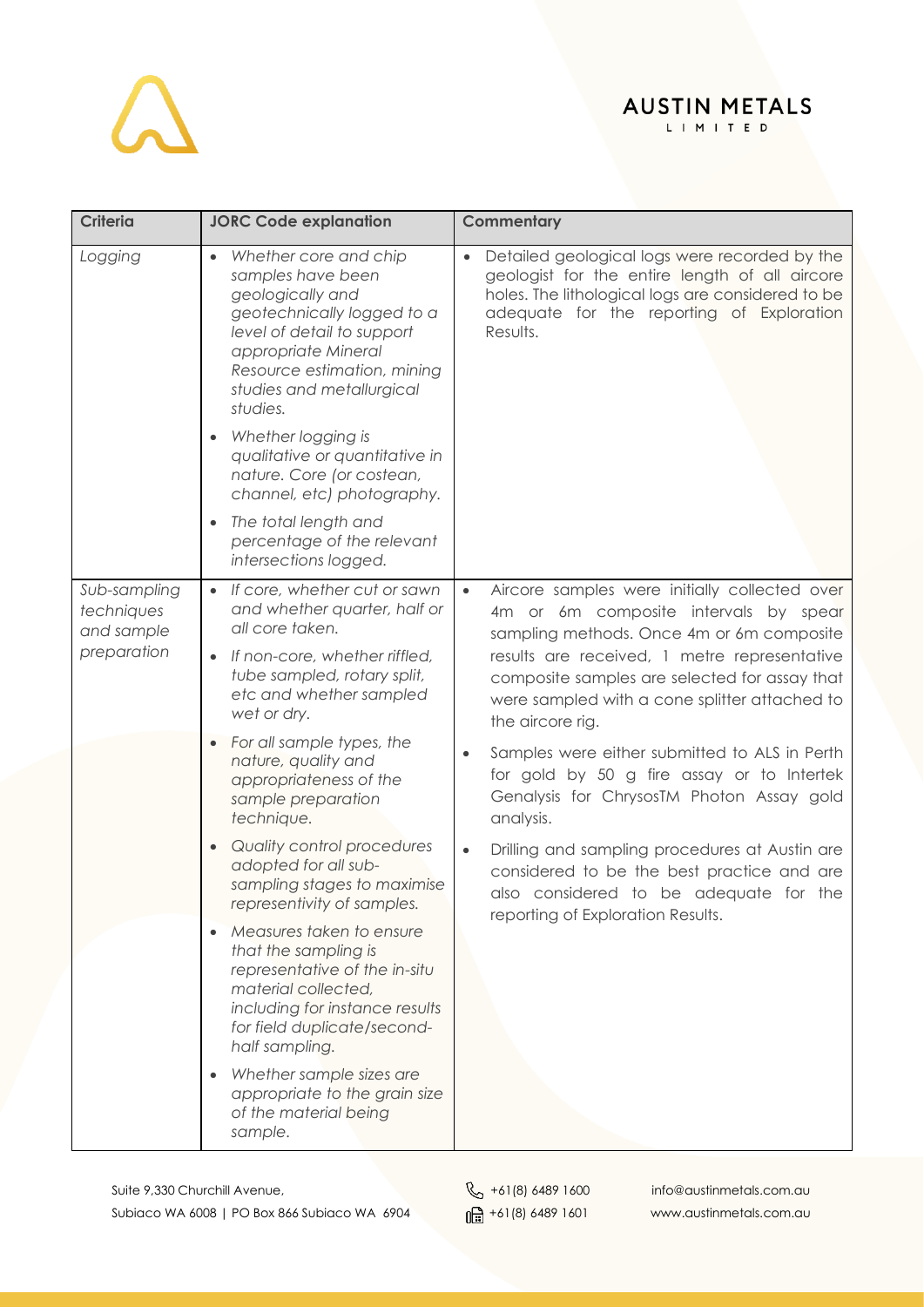## $\Delta$

### AUSTIN METALS

| <b>Criteria</b>                                        | <b>JORC Code explanation</b>                                                                                                                                                                                                                                                                                                                                                                                                                                                                                                                                                                                                                                                     | Commentary                                                                                                                                                                                                                                                                                                                                                                                                                                                                                                                                                                                                                                                                                                |
|--------------------------------------------------------|----------------------------------------------------------------------------------------------------------------------------------------------------------------------------------------------------------------------------------------------------------------------------------------------------------------------------------------------------------------------------------------------------------------------------------------------------------------------------------------------------------------------------------------------------------------------------------------------------------------------------------------------------------------------------------|-----------------------------------------------------------------------------------------------------------------------------------------------------------------------------------------------------------------------------------------------------------------------------------------------------------------------------------------------------------------------------------------------------------------------------------------------------------------------------------------------------------------------------------------------------------------------------------------------------------------------------------------------------------------------------------------------------------|
| Quality of<br>assay data<br>and<br>laboratory<br>tests | The nature, quality and<br>appropriateness of the<br>assaying and laboratory<br>procedures used and<br>whether the technique is<br>considered partial or total.<br>For geophysical tools,<br>$\bullet$<br>spectrometers, handheld<br>XRF instruments, etc, the<br>parameters used in<br>determining the analysis<br>including instrument make<br>and model, reading times,<br>calibrations factors applied<br>and their derivation, etc.<br>Nature of quality control<br>procedures<br>adopted (eg standards,<br>blanks, duplicates, external<br>laboratory checks) and<br>whether acceptable levels<br>of accuracy (ie lack of bias)<br>and precision have been<br>established. | For 4m and 1m composite sampling methods,<br>$\bullet$<br>Austin QAQC sample procedures comprise the<br>insertion of standard gold samples at a rate of<br>2 in every 100 samples, blank samples 1 in<br>every 100 samples and field duplicates 2 in<br>every 100 samples. Assays are all within<br>acceptable tolerance and are considered to<br>be adequate for the reporting of Exploration<br>Results.<br>For 6m composite samples, QAQC samples<br>are not inserted into the sample stream since<br>the primary purpose is to identify low-level gold<br>anomalies from reconnaissance aircore drilling<br>that are later re-assayed with a higher quality<br>sample with QAQC to verify the result. |
| Verification of<br>sampling and<br>assaying            | The verification of<br>$\bullet$<br>significant intersections by<br>either independent or<br>alternative company<br>personnel.<br>The use of twinned holes.<br>$\bullet$<br>Documentation of primary<br>$\bullet$<br>data, data entry<br>procedures, data<br>verification, data storage<br>(physical and electronic)<br>protocols.<br>Discuss any adjustment to<br>assay data.                                                                                                                                                                                                                                                                                                   | Twinning of significant intersections has not<br>$\bullet$<br>been completed by Austin.                                                                                                                                                                                                                                                                                                                                                                                                                                                                                                                                                                                                                   |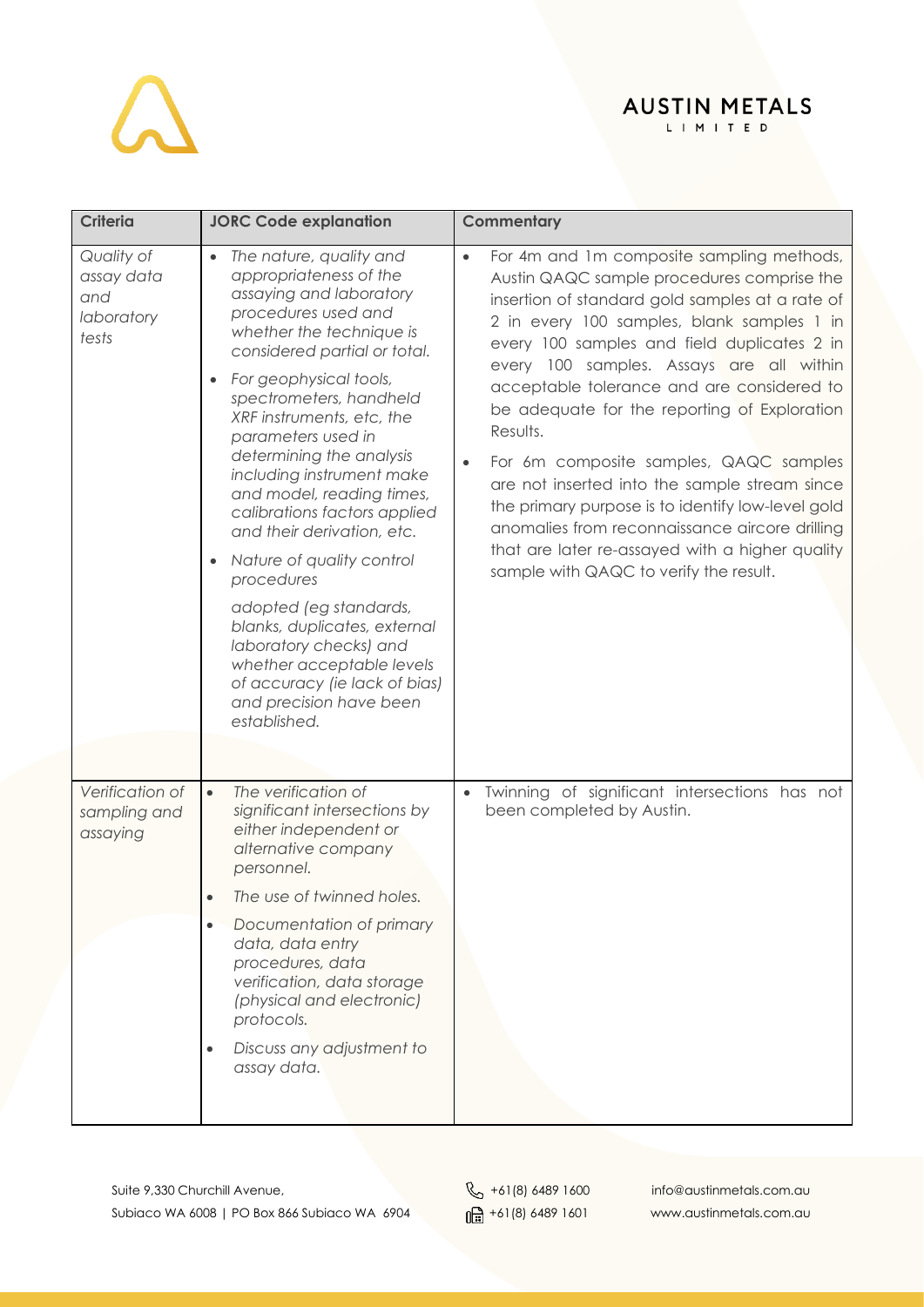

| <b>Criteria</b>                                                     | <b>JORC Code explanation</b>                                                                                                                                                                                                                                                                                                                                                                                                              | Commentary                                                                                                                                                                                                                                                                                                                                                                                    |
|---------------------------------------------------------------------|-------------------------------------------------------------------------------------------------------------------------------------------------------------------------------------------------------------------------------------------------------------------------------------------------------------------------------------------------------------------------------------------------------------------------------------------|-----------------------------------------------------------------------------------------------------------------------------------------------------------------------------------------------------------------------------------------------------------------------------------------------------------------------------------------------------------------------------------------------|
| Location of<br>data points                                          | • Accuracy and quality of<br>surveys used to locate drill<br>holes (collar and down-hole<br>surveys), trenches, mine<br>workings and other<br>locations used in Mineral<br>Resource estimation.<br>Specification of the grid<br>$\bullet$<br>system used.<br>Quality and adequacy of<br>$\bullet$<br>topographic control                                                                                                                  | Collar locations are taken using a handheld<br>GPS.                                                                                                                                                                                                                                                                                                                                           |
| Orientation of<br>data in<br>relation to<br>geological<br>structure | Whether the orientation of<br>$\bullet$<br>sampling achieves<br>unbiased sampling of<br>possible structures and the<br>extent to which this is<br>known, considering the<br>deposit type.<br>If the relationship between<br>$\bullet$<br>the drilling orientation and<br>the orientation of key<br>mineralised structures is<br>considered to have<br>introduced a sampling bias,<br>this should be assessed and<br>reported if material. | Aircore drilling azimuths are vertical in 2021<br>then switched to angled 60 degrees dip<br>toward the northeast to drill across interpreted<br>northwest structures identified in the gravity<br>data<br>Aircore<br>drilling<br>suggests<br>that<br>the<br>newly<br>$\bullet$<br>identified<br>gold mineralisation is<br>hosted in<br>primarily mafic rocks within quartz-sulphide<br>veins. |
| Sample<br>security                                                  | The measures taken to<br>$\bullet$<br>ensure sample security.                                                                                                                                                                                                                                                                                                                                                                             | Austin Metals ensured that sample security was<br>$\bullet$<br>maintained to ensure the integrity of sample<br>quality.                                                                                                                                                                                                                                                                       |
| Audits or<br>reviews                                                | The results of any audits or<br>$\bullet$<br>reviews of sampling<br>techniques and data.                                                                                                                                                                                                                                                                                                                                                  | Audits and reviews have not been undertaken<br>$\bullet$<br>at Austin                                                                                                                                                                                                                                                                                                                         |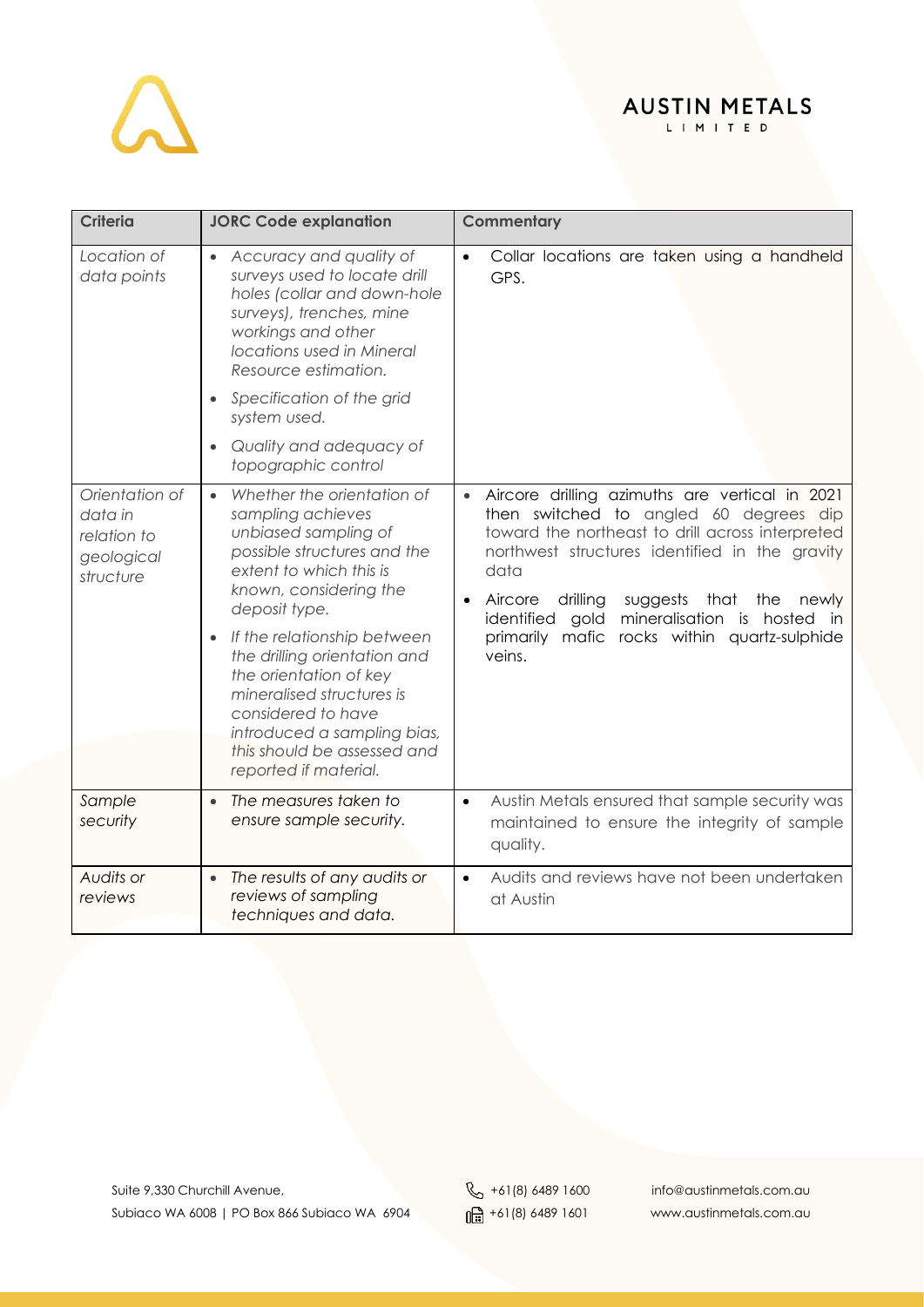

### **AUSTIN METALS** LIMITED

### **Section 2: Reporting of Exploration Results**

(Criteria listed in the preceding section also apply to this section.)

| <b>Criteria</b>                                  | <b>JORC Code explanation</b>                                                                                                                                                                                                                                                                                            | Commentary                                                                                                                                                                                                                                                                                                                                                                                                                                                                                                                          |
|--------------------------------------------------|-------------------------------------------------------------------------------------------------------------------------------------------------------------------------------------------------------------------------------------------------------------------------------------------------------------------------|-------------------------------------------------------------------------------------------------------------------------------------------------------------------------------------------------------------------------------------------------------------------------------------------------------------------------------------------------------------------------------------------------------------------------------------------------------------------------------------------------------------------------------------|
| Mineral<br>tenement and<br>land tenure<br>status | Type, reference<br>$\bullet$<br>name/number, location<br>and ownership including<br>agreements or material<br>issues with third parties such<br>as joint ventures,<br>partnerships, overriding<br>royalties, native title<br>interests, historical sites,<br>wilderness or national park<br>and environmental settings. | The Austin Project, located 45 km north of Mt<br>$\bullet$<br>Magnet, comprises one granted mining<br>license M21/154, three granted exploration<br>licenses E58/510, E58/543 and E21/201 and<br>one granted prospecting license P21/716 that<br>are currently held by Gardner Mining Pty Ltd.<br>Austin Metals Limited has exercised an option<br>to purchase 80% of the Austin Project licenses.<br>Austin Metals is not aware of any Native Title<br>on the Austin Project.                                                      |
|                                                  | The security of the tenure<br>$\bullet$<br>held at the time of reporting<br>along with any known<br>impediments to obtaining a<br>license to operate in the<br>area.                                                                                                                                                    |                                                                                                                                                                                                                                                                                                                                                                                                                                                                                                                                     |
| Exploration<br>done by other<br>parties          | Acknowledgment and<br>appraisal of exploration by<br>other parties.                                                                                                                                                                                                                                                     | Drilling has never been completed by previous<br>$\bullet$<br>explorers in the Shadow Prospect Area.                                                                                                                                                                                                                                                                                                                                                                                                                                |
| Geology                                          | Deposit type, geological<br>$\bullet$<br>setting and style of<br>mineralisation.                                                                                                                                                                                                                                        | geology comprises typical Archean<br>The<br>$\bullet$<br>Yilgarn greenstone belt lithologies and granitic<br>intrusives. The mineralisation style is typical<br>Archean orogenic-style lode gold deposits<br>are strongly structurally controlled.<br>that<br>Mineralisation<br>style<br>on<br>the<br>project<br>is is<br>interpreted to be similar to the mineralisation<br>at the Break of Day group of deposits<br>including the Starlight discovery (Musgrave<br>Minerals) and also the Great Fingall gold<br>deposit near Cue. |
| Drill hole<br>Information                        | A summary of all information<br>material to the<br>understanding of the<br>exploration results including<br>a tabulation of the following<br>information for all Material<br>drill holes:                                                                                                                               | Summary tables of drill hole information for all<br>$\bullet$<br>projects are included in the body of the<br>announcement                                                                                                                                                                                                                                                                                                                                                                                                           |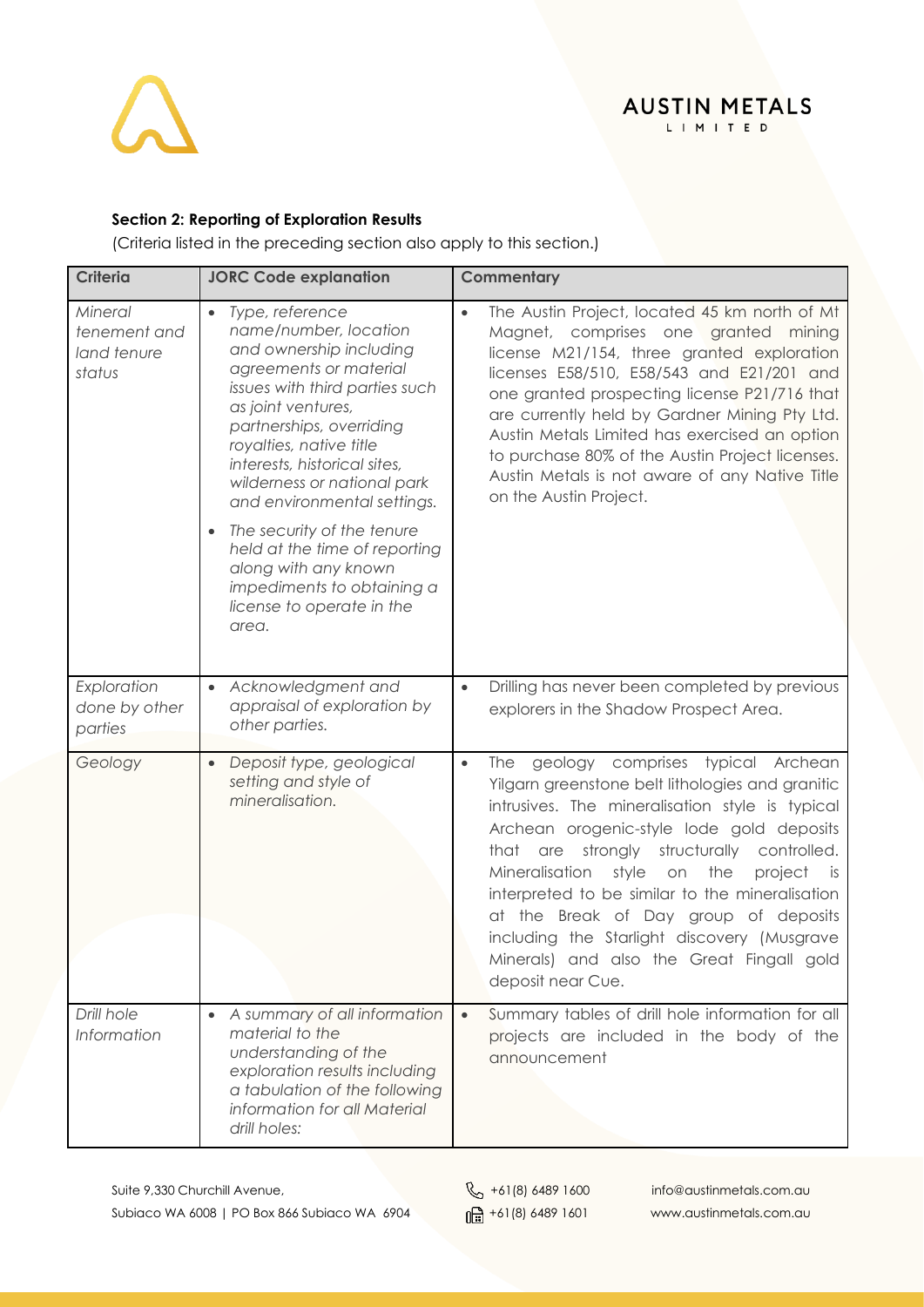## $\Delta$

## AUSTIN METALS

| <b>Criteria</b>                | <b>JORC Code explanation</b>                                                                                                                                                                                                                                                      | Commentary                                                                                                                                   |
|--------------------------------|-----------------------------------------------------------------------------------------------------------------------------------------------------------------------------------------------------------------------------------------------------------------------------------|----------------------------------------------------------------------------------------------------------------------------------------------|
|                                | o easting and northing of<br>the drill hole collar                                                                                                                                                                                                                                |                                                                                                                                              |
|                                | elevation or RL (Reduced<br>$\circ$<br>Level - elevation above<br>sea level in metres) of the<br>drill hole collar                                                                                                                                                                |                                                                                                                                              |
|                                | dip and azimuth of the<br>$\circ$<br>hole                                                                                                                                                                                                                                         |                                                                                                                                              |
|                                | down hole length and<br>$\circ$<br>interception depth                                                                                                                                                                                                                             |                                                                                                                                              |
|                                | o hole length.                                                                                                                                                                                                                                                                    |                                                                                                                                              |
|                                | If the exclusion of this<br>information is justified on the<br>basis that the information is<br>not Material and this<br>exclusion does not detract<br>from the understanding of<br>the report, the Competent<br>Person should clearly<br>explain why this is the case.           |                                                                                                                                              |
| Data<br>aggregation<br>methods | In reporting Exploration<br>$\bullet$<br>Results, weighting<br>averaging techniques,<br>maximum and/or minimum<br>grade truncations (eg<br>cutting of high grades) and<br>cut-off grades are usually<br>Material and should be<br>stated.                                         | Composite assays reported for the Austin<br>$\bullet$<br>Project are reported at cut-off grades of<br>between 0.05, 0.1, 0.5 and 1.0 g/t Au. |
|                                | Where aggregate<br>intercepts incorporate short<br>lengths of high grade results<br>and longer lengths of low<br>grade results, the procedure<br>used for such aggregation<br>should be stated and some<br>typical examples of such<br>aggregations should be<br>shown in detail. |                                                                                                                                              |
|                                | The assumptions used for<br>any reporting of metal<br>equivalent values should be<br>clearly stated.                                                                                                                                                                              |                                                                                                                                              |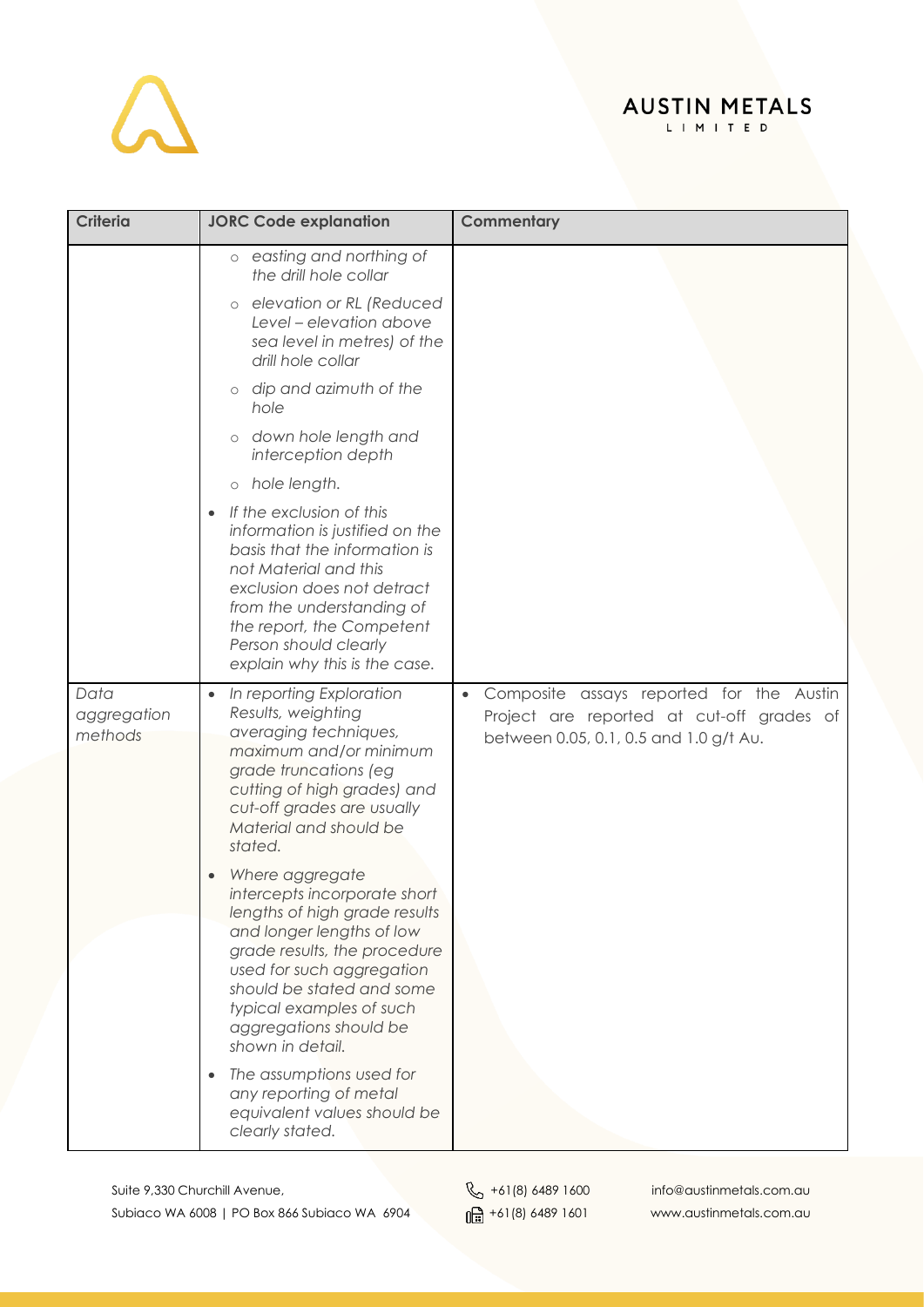## $\Delta$

### AUSTIN METALS

| <b>Criteria</b>                                                                 | <b>JORC Code explanation</b>                                                                                                                                                                                                                                                                                                                                                                                                          | Commentary                                                                                                                                                                                                                |
|---------------------------------------------------------------------------------|---------------------------------------------------------------------------------------------------------------------------------------------------------------------------------------------------------------------------------------------------------------------------------------------------------------------------------------------------------------------------------------------------------------------------------------|---------------------------------------------------------------------------------------------------------------------------------------------------------------------------------------------------------------------------|
| Relationship<br>between<br>mineralisation<br>widths and<br>intercept<br>lengths | These relationships are<br>$\bullet$<br>particularly important in the<br>reporting of Exploration<br>Results.<br>If the geometry of the<br>mineralisation with respect<br>to the drill hole angle is<br>known, its nature should be<br>reported.<br>If it is not known and only<br>the down hole lengths are<br>reported, there should be a<br>clear statement to this<br>effect (eg 'down hole<br>length, true width not<br>known'). | The true width of mineralisation has not yet<br>$\bullet$<br>been verified at Austin Project.<br>Additional drilling will be required to properly<br>$\bullet$<br>assess the true thickness of mineralised<br>structures. |
| Diagrams                                                                        | Appropriate maps and<br>$\bullet$<br>sections (with scales) and<br>tabulations of intercepts<br>should be included for any<br>significant discovery being<br>reported These should<br>include, but not be limited<br>to a plan view of drill hole<br>collar locations and<br>appropriate sectional views.                                                                                                                             | See relevant maps in the<br>body of<br>$\bullet$<br>this<br>announcement.                                                                                                                                                 |
| <b>Balanced</b><br>reporting                                                    | Where comprehensive<br>$\bullet$<br>reporting of all Exploration<br>Results is not practicable,<br>representative reporting of<br>both low and high grades<br>and/or widths should be<br>practiced to avoid<br>misleading reporting of<br><b>Exploration Results.</b>                                                                                                                                                                 | All available data has been presented in<br>$\bullet$<br>figures.                                                                                                                                                         |
| Other<br>substantive<br>exploration<br>data                                     | Other exploration data, if<br>meaningful and material,<br>should be reported<br>including (but not limited<br>to): geological<br>observations; geophysical<br>survey results; geochemical<br>survey results; bulk samples -<br>size and method of                                                                                                                                                                                     | Gravity data and images are reported in this<br>$\bullet$<br>however this<br>announcement<br>has<br>been<br>previously reported see AYT announcement 14<br>March 2022                                                     |